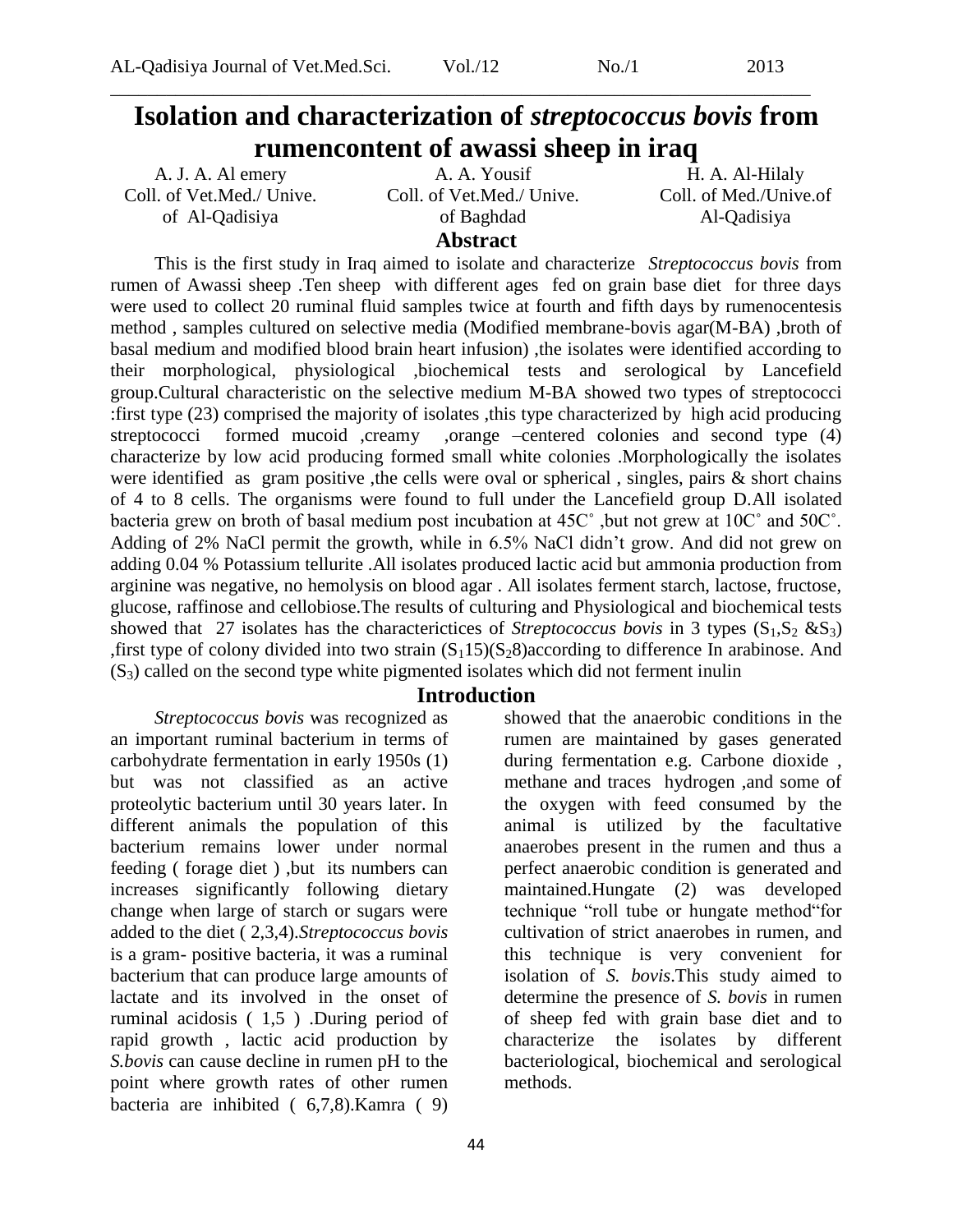## **Material and methods** 1- **Animals:-** Ten Awassi sheep in different ages were run as a single flock on alfa alfa and green berseem grass pasture ,sheep were housed indoors in individual pens and fed on high grain-based diet with access to fresh water at all times for three days were used for isolation of *Streptococcus bovis* at fourth (10 samples ) and fifth days(10 samples) from ruminal fluids of these animals.

#### **2- Local modified anaerobic apparatus**

A local anaerobic apparatus was designed by As'ad jassim and Afaf Abdulrahman similar to hungate apparatus(2) with some modification and used for purification of commercial carbon dioxide gas by passage

on heated copper column to forming copper oxide (Picture No1).

The apparatus consist from:-

1-CO<sub>2</sub> tube 5Kg (Aeroticiv ,Italy)2-CO<sub>2</sub> regulator3-Rubber conduit hose4-the pyrex glass column consist of an a-inner glass (65 x1.5cm) inserted with heater are used to attach the electrical supply

b-outer glass(75x 3cm) was provided by glass stopper was contain two opens for enter  $CO<sub>2</sub>gas$  and electrical wire to apparatus.5-Copper wire 5 meter is wrapped around an inner glass6- Holder 7-filter 8 electeric supply 9-Conduit hose was divived into two leads(10,11) provided with needles gauge 20 at its end for flushing the flask and roll tubes at same time with  $O_2$  free  $CO_2$ .



Picture No. (1) local anaerobe apparatus

## **3-Solution and media:-**

**a-Reducing solution** prepared a freshly: each 1 ml containing 0.026 g cysteine – HCl and  $0.026$  g Na<sub>2</sub>S.9H<sub>2</sub>o after boiling then pre  $-$ reduced by bubbling with  $CO<sub>2</sub>$  gas on ice until cold . t This solution was used for preparation of media

**b-Carbonate solution:**  $-(8\%Na_2CO_3)$ solution) , used for preparation of media .

**c-Resazurin** solution:-0.1g resazurin in 100 ml distilled water.

**d- The anaerobic dilution solution(ADS)** contained 7.5% mineral solution I (0.6%  $K_2HPO_4$  and 7.5 % mineral solution II  $[1.2 \% \text{ NaCl}, 1.2 \% \text{ (NH}_4)_2\text{SO}_4, 0.6\%$  $KH_2PO_4$  , 0.12 % CaCl.2H<sub>2</sub>O , 0.25%  $MgSo<sub>4</sub>.7H<sub>2</sub>O$ ], 0.1% Resazurin solution. Make up to volume less 7% with distilled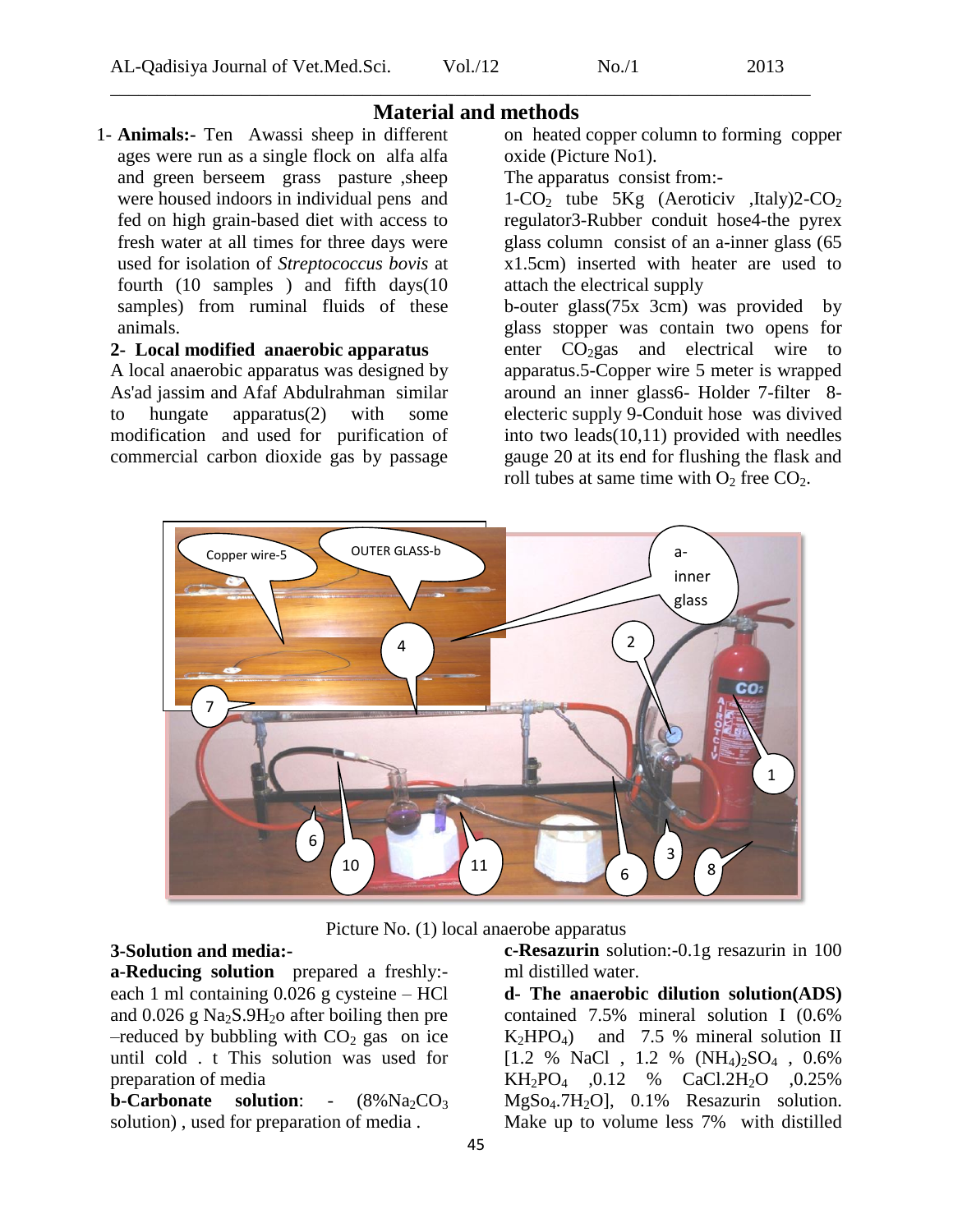\_\_\_\_\_\_\_\_\_\_\_\_\_\_\_\_\_\_\_\_\_\_\_\_\_\_\_\_\_\_\_\_\_\_\_\_\_\_\_\_\_\_\_\_\_\_\_\_\_\_\_\_\_\_\_\_\_\_\_\_\_\_\_\_\_\_\_\_\_\_\_\_\_\_\_ water , autoclave at 121 C˚-15Ib pressure for 15 min. Gassing directly with CO2 then add 2% cysteine solution and  $5\%$  Na<sub>2</sub>Co<sub>3</sub> solution ,continue gassing until reduced and sealed

(10).

**e- Modified membrane- bovis agar (M-BA) medium** was prepared according to (11) is highly selective medium for cultivate of S. bovis ,the medium contained (  $g/100ml$ :- 0.2 (NH<sub>4</sub>)<sub>2</sub>SO<sub>4</sub>; 0.01 yeast extract ;0.4 inulin ;0.3 raffinose hydrate ;0.1 sodium beta-glycerophosphate ;0.005 sodium azide ;0.01 NaCl ;0.005bromocresol purple ;0.02 KCl ;0.02MgSo<sub>4</sub>.7H<sub>2</sub>o ;0.01 K<sub>2</sub>HPO<sub>4</sub> and 1.2 agar . After dissolving the ingredients, 7 ml of 8%NaCo<sub>3</sub> and 1ml of reducing solution were added .the solution was heated gently to dissolve all ingredients and the pH was adjusted to 6.8 . **f- Basal medium broth**  was prepared refer to  $(12)$ .

 The broth prepared(Per liter)from:- 292 mg K2H PO4; 292 mg KH2PO<sup>44</sup> ;480 mg  $(NH_4)$ <sub>2</sub>  $SO_4$  ; 480 mg NaCl ; 100 mgMgSo<sub>4</sub>.7H<sub>2</sub>o ;64mg CaCl.2H<sub>2</sub>o;4g NaCo<sub>3</sub> ; 0.6 cysteine hydrochloride ,1 g trypticase ;0.5 yeast extract and 4 g glucose . The broth was adjusted to pH 6.7 and the final pH was never less than 6.5 .

**g- Modified blood brain heart infusion.**  was modified by adding reducing solution to brain heart infusion ,after sterilization the tubes contained medium applied in water bath at 45C˚,then 5% of sheep blood was added ( 13) the medium was prepared anerobically same as above media

**i- Modified MRS-agar medium :-** A semiselective MRS medium, (Hi-media) was modified by adding a freshly prepared reducing solution (1ml ) per 100 ml of media (14) . the medium was prepared anerobically same as above

## 4- **Removal of oxygen from the media and other solutions**

The way to remove oxygen from heat  $$ stable solution is to boil it vigorously for about one minute .then add reducing agent After boiling the media and solutions leave to cool and flushing with purified  $CO<sub>2</sub>$  gas which is prepared in our anaerobe apparatus. Adequate amount from the media in the flask are transferred to roll tubes( this tubes sealed with rubber stopper and closed with screw in cap) that it contain agar these procedure under  $CO<sub>2</sub>$  gas. These tubes containing medium can be sterilized in autoclave at 105C˚ for 45 minutes .after sterilization tor rolling tubes containing sterile medium with agar are rolling on ice or cold water which allowed the agar medium to distribute as a thin layer over the internal surface of test tubes ,and a continuous flushing of  $CO<sub>2</sub>$  during this procedure.

## **4-Culturing of ruminal fluid on prepared media**.

 Twenty ruminal fluid samples were collected from sheep fed on grain base diet at fourth and fifth days by rumenocentesis method, the fluids were emptied into plastic container, flushed with purified  $CO<sub>2</sub>$  and transported immediately to the laboratory . At laboratory the fluids were mixed well and a subsample of 5 ml of rumen fluids were mixed with 45 ml of anaerobic dilution solution ( ADS) in a plastic container provide with rubber stopper ,flushed with  $CO<sub>2</sub>$ 

 The homogenized samples serially diluted 10 –fold in ADS to a final dilution of  $10^7$ . Three dilutions ,  $10^5$ ,  $10^6$  and  $10^7$ , were used to inoculate M-BA medium in hungate roll tubes in triplicate for each dilution .the tubes were incubated at  $39C<sup>o</sup>$  for 48 hours .after incubation single colonies were picked from the roll tubes by using Pasteur pipette and inoculated into basal medium ( BM) broth dispensing in hungate tubes were incubated at 39C˚ for 6-10 hours , this procedure was repeated at least twice to increase purification.

4- **Stains:-** Gram<sup>1</sup>s stain, Hiss capsular stain (15 ).

**5-Physiological and biochemical tests** were performed to insure the diagnosis of *Streptococcus bovis* include:-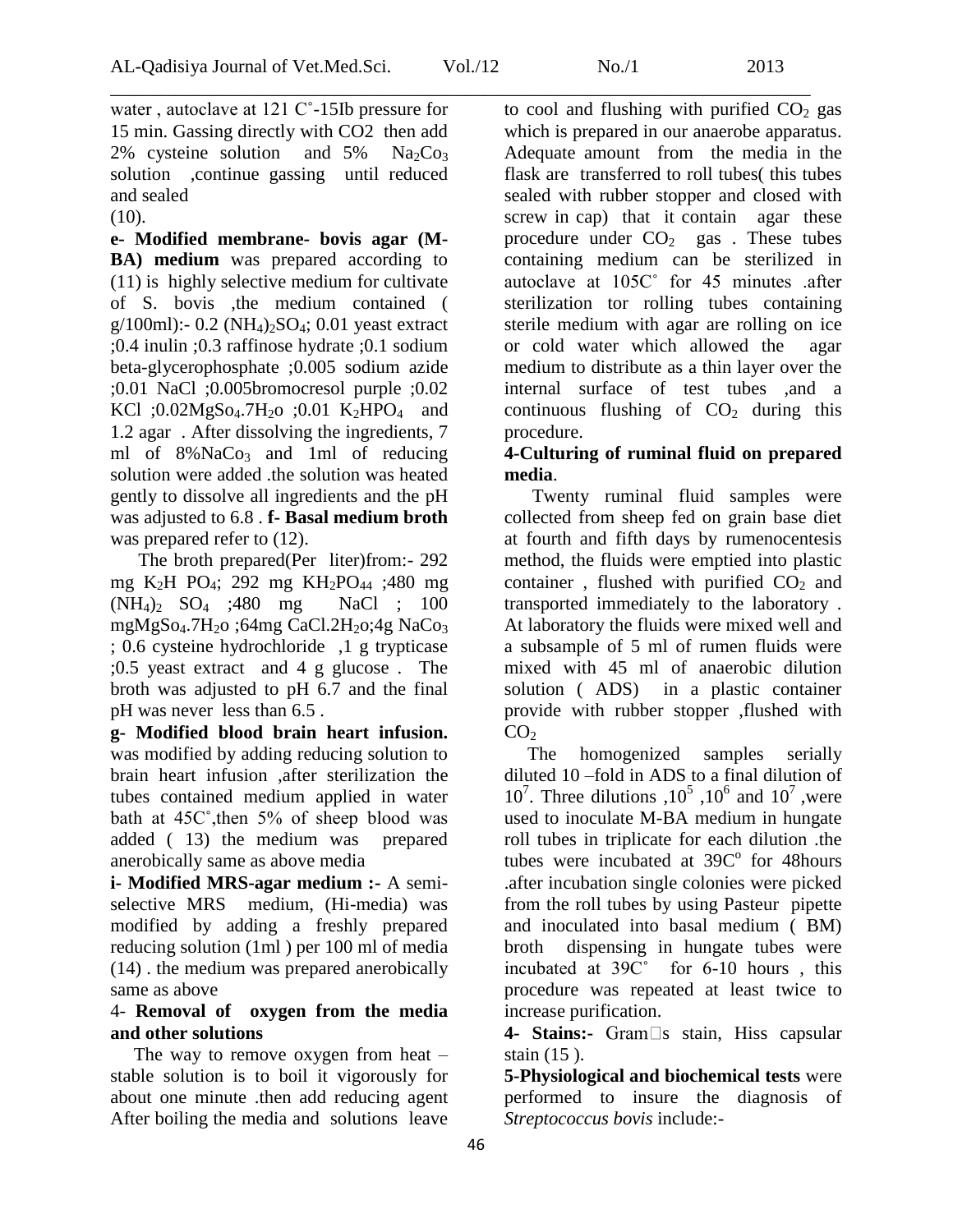Growth at different temperatures (10C˚, 45C˚, 50 C˚), Growth in 2% and 6.5 % NaCl,

Catalase test, Carbohydrates fermentation (16) .Growth on potassium tellurite (0.04 %) (17).All previous testes were showed on a broth of basal medium which prepared anaerobically. Determination of ammonia produced from arginine ( 18) , Measuring of

#### **Culture characteristic**

 Twenty seven isolates of streptococcus bovis were identified from the 20 ruminal fluid samples of sheep. Cultural characteristic on the selective medium M-BA showed two types of streptococci : type 1(23) comprised the majority of isolates which characterized by high acid producing *S.bovis* formed mucoid ,creamy ,orange – centered colonies (picture 2 ) and were similar in all respects except for the arabinose fermentation .while the second



Picture (2)High acid producing S.



bovis colonies <br>Picture (3)Low acid producing S. bovis colonies



Picture (4)Growing of streptococcus on basal broth



Picture .(5) Colonies of streptococcus on Modified blood brain heart infusion

Picture (6). Gram stain of *Streptococcus* 

lactic acid accor according to (19), Hemolysis is detected in anaerobic roll tubes contains modified blood brain heart infusion agar ( 13) .

#### **6- Lancefield grouping of streptococcus**:-

 The streptococcal isolates were also tested serologically for Lancefield group identification, using a rapid latex test system. (Massas Virginia, USA)

## **Results**

type(four isolates) characterize by Low acid producing formed small white colonies ( picture 3).In basal broth the bacterium grew rapidly during 6 hours and change medium from clear colour into milky color ( picture 4). All isolates showed no hemolysis on modified blood brain heart infusion (picture 5). Morphologically the organism was identified as gram positive and the stain more concentrated in the capsule ,the cells were oval or spherical , pairs , short chains of 4 to 8 cells and singles.(Picture 6)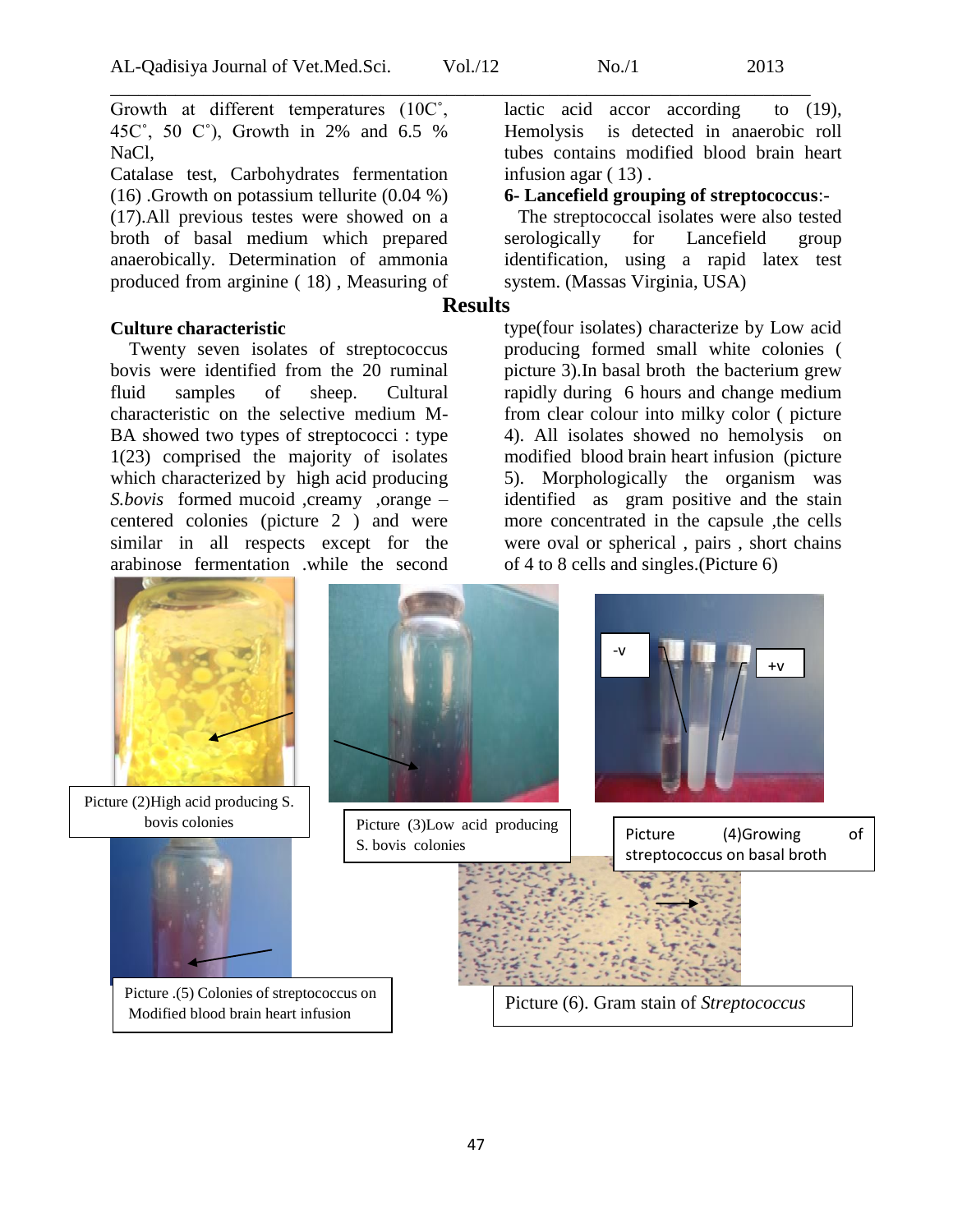**Results of Physiological and biochemical tests:-**All isolated bacteria grew on basal broth post incubation at 45C˚ ,but not grew on incubation at 10C˚ and 50C˚ . Adding of 2% NaCl to the broth of basal medium permit the growth while in 6.5% NaCl didn't grow. And did not grew on 0.04 % Potassium tellurite .All isolates produced lactic acid but ammonia production from arginine was negative.Each isolates fermented starch ,lactose ,fructose ,inulin ,glucose ,raffinose and cellobiose and none

of isolates ferminted of xylose ,mannitol, glycerol or sorbitol but some isolates gives positive result to arabinose . White pigmented isolates did not ferment inulin.The results of culturing and Physiological and biochemical tests showed that27 isolates has the characterictices of *Streptococcus bovis* in 3 types  $(S_1, S_2, \& S_3)$  as showed in table (1) **Serological typing:-**All isolates were belong

to group D by using Lancefield grouping

| Characterization               | S1 (15 isolates)       | S <sub>2</sub> (8 isolates) | S <sub>3</sub> (4 isolates) |
|--------------------------------|------------------------|-----------------------------|-----------------------------|
| Colony on M-BA                 | Yellow, large,, creamy | Yellow large ,creamy        | White<br>small              |
|                                | orange in the center   | orange in the center        | pinpoint                    |
| Catalase                       | Negative               | Negative                    | Negative                    |
| NaCl 2%                        | Growth                 | Growth                      | Growth                      |
| NaCl 6.5%                      | no growth              | No growth                   | No growth                   |
| Growth at 45C°                 | Growth                 | Growth                      | Growth                      |
| Growth at 10C°,50C°            | no growth              | No growth                   | No growth                   |
| Potassium tellurite 0.04%      | no growth              | No growth                   | no growth                   |
| Production of NH3<br>from      | $-ve$                  | -ve                         | $-ve$                       |
| arginine                       |                        |                             |                             |
| Production of lactic acid      | High                   | High                        | Low                         |
| Blood hemolysis                | No hemolysis           | No hemolysis                | No hemolysis                |
| starch ,lactose<br>, fructose, | $+ve$                  | $+ve$                       | $+ve$                       |
| glucose,raffinose&cellobiose   |                        |                             |                             |
| Inulin                         | $+ve$                  | $+ve$                       | $-ve$                       |
| xylose ,mannitol, glycerol     | $-ve$                  | -ve                         | $-ve$                       |
| and sorbitol                   |                        |                             |                             |
| Arabinose                      | -ve                    | $+ve$                       | $-ve$                       |

Table -1. Showed the charactization of *Streptococcus bovis*

## **Discussion**

 *Streptococcus bovis* is an indigenous resident in the gastrointestinal tracts of both humans and animals; it is one of the major causes of bacterial endocarditis and has been implicated in the incidence of human colon cancer (20). Certain feeding regimen in ruminants can lead to overgrowth of *S. bovis* in the rumen resulting in the over-production of lactate and capsular polysaccharide causing acute ruminal acidosis and bloat (21,22, 9).In our study the change of diet

from roughage and alfa alfa to high grain base diet cause an increase in the number of *S. bovis* isolated from ruminal fluid of ten awassi sheep. this compatible with (1,2)they found that *S. bovis* is a normal inhabitant of the rumen ecosystem are rarely greater than  $10^{7}$ /ml ,but its numbers can increase to  $10^{10}$ when large quantities of starch or highly fermentable carbohydrates are added to the diet. Allison *et al,*(3) found that the rapidly switching from a forage to a grain diet effect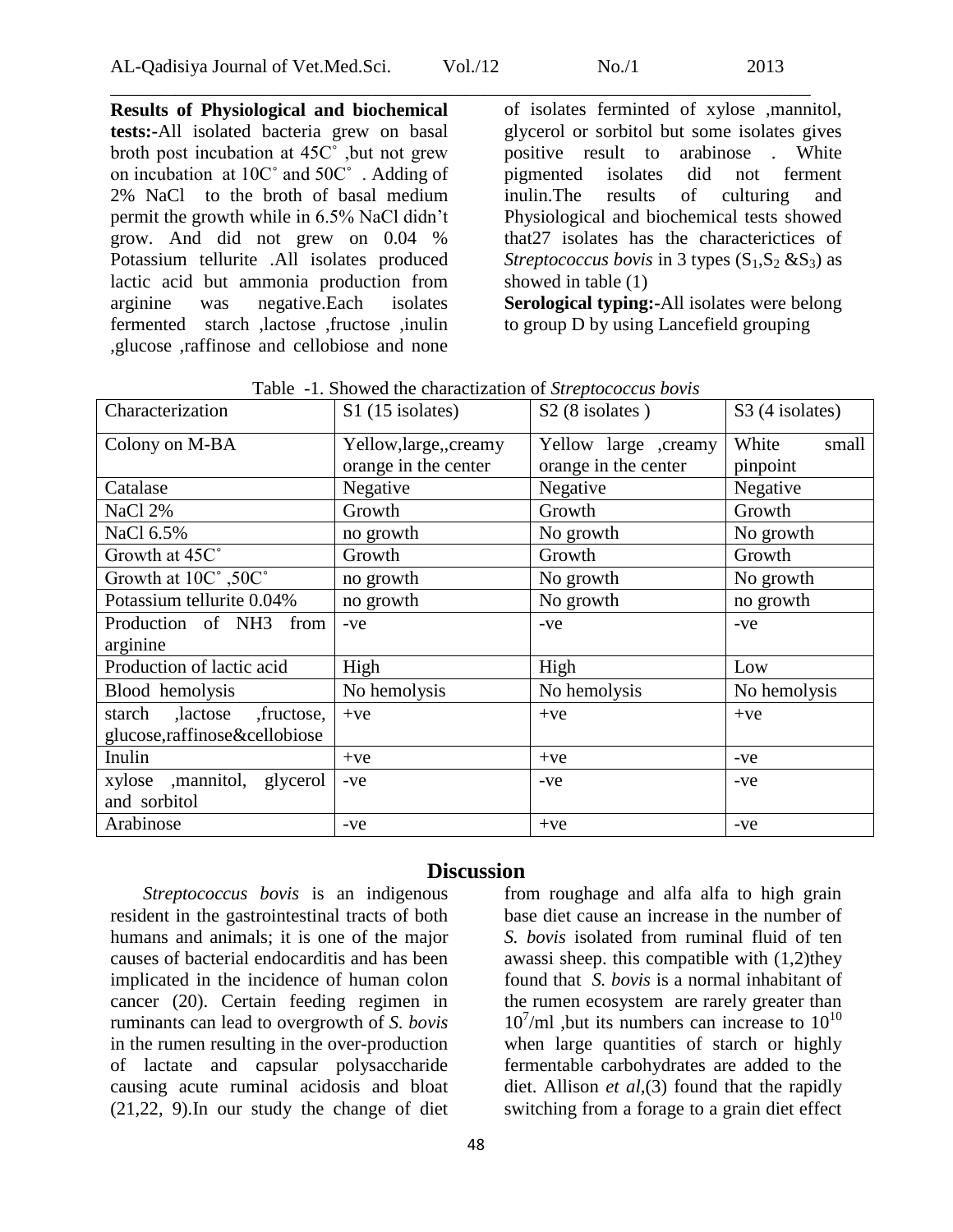\_\_\_\_\_\_\_\_\_\_\_\_\_\_\_\_\_\_\_\_\_\_\_\_\_\_\_\_\_\_\_\_\_\_\_\_\_\_\_\_\_\_\_\_\_\_\_\_\_\_\_\_\_\_\_\_\_\_\_\_\_\_\_\_\_\_\_\_\_\_\_\_\_\_\_ the ruminal fermentation and can become unbalanced ,resulting in digestive disorders which may include lactate acidosis.Many researcher explained different methods for isolation of *S.bovis* under strict anaerobe culture by a roll-tube ( 2,4,23). So this study need to design anaerobe apparatus for increase purity of commercial  $CO<sub>2</sub>$  gas, which give  $O_2$  free  $CO_2$  used in all steps of preparing media and culturing of organism.Results of culturing showed three types of streptococcus on a selective media MBA medium, two types colonies showed large yellow colonies with orange center and that were predominant in sheep fed with grain base diet and the third type showed small white pinpoint colonies , this similar as mentioned previously by (14,24).All isolated *S. bovis* produce lactic acid( two type produce high amount and the third type produce low amount) this compatible with study of (5) they found that the main L-

- lactate producers were those isolates closely related to *S. bovis*, *S. ruminantium* and *Lactococcus garvieae*. Xu and Ding (25) have reported the importance of physiology, biochemistry and pathophysiology of fermentative acidosis in ruminant which is related to many factors and not due to the level of lactic acid production only. Gozho et al ,(26) found that the drop of pH lead to proliferate of lactic acid producing bacteria such as *S.bovis* and lactobacillus's spp, leading to accumulation of lactic acid, which is known as lactic acidosis.In conclusion, our experimental study showed that the change of diet from roughage and alfa alfa to concentrate lead to an increase in the number of *S. bovis* isolated from ruminal fluid of sheep used, by different methods of culturing with importance of design a modified anaerobe apparatus for increase purity of commercial  $CO<sub>2</sub>$  gas.
- **References**
- 1. Hungate RE, RW Dougherty , MP Bryant , and. RW Cello, 1952. Microbiological and physiological changes associated with acute indigestion in sheep. Cornell Vet.42:pp421.
- 2. Hungate RE, 1969. A roll tube method for cultivation of strict anaerobes, pp. 117-132. In Norris JR and DW Ribbons(ed.),Methods in microbiology,vol.3B. Academic Press Inc., New York.
- 3. Allison, MJ, IM Robinson, RW Dougherty, and JA Bucklin, 1975. Grain overload in cattle and sheep: changes in microbial populations in the cecum and rumen. Am. J. Vet. Res. 36: pp181-185.
- 4. Ghali MB, PT Scott, RAM Al Jassim, 2004. Characterization of Streptococcus bovis from the rumen of the dromedary camel and Rusa deer. Lett Appl Microbiol; 39: pp341–6.
- - 5. Ghali MB, PT Scott, GA Alhadrami, RAM Al-Jassim, 2011. Identification and characterization of the predominant lactic acidproducing and lactic acid-utilizing bacteria in the foregut of the feral camel (*Camelus dromedarius*) in Australia. Animal Production Science 51(7) 597-604.
	- 6. Radositis OM,CC Gay,KW Hinchliff,et al ,2007, Veterinary Medicine. $10^{th}$ ed New York Oxford Philadelphia 314-325
	- 7. Garry F and C McConnel, 2009. Indigestion in ruminants in: Smith BP, eds.Large animal internal medicine .3<sup>rd</sup> ed. Mosby, 824-830.
	- 8. Calsamiglia S, M Blanch,A Ferret,D Moya ,2012.Is subacute ruminal acidosis a pH related problem? Causes and tools for its control. Animal Feed [Science](http://www.sciencedirect.com/science/journal/03778401) and [Technology,](http://www.sciencedirect.com/science/journal/03778401)[Volume 172, Issues 1–](http://www.sciencedirect.com/science/journal/03778401/172/1) [2,](http://www.sciencedirect.com/science/journal/03778401/172/1) 28 February, pp 42–50.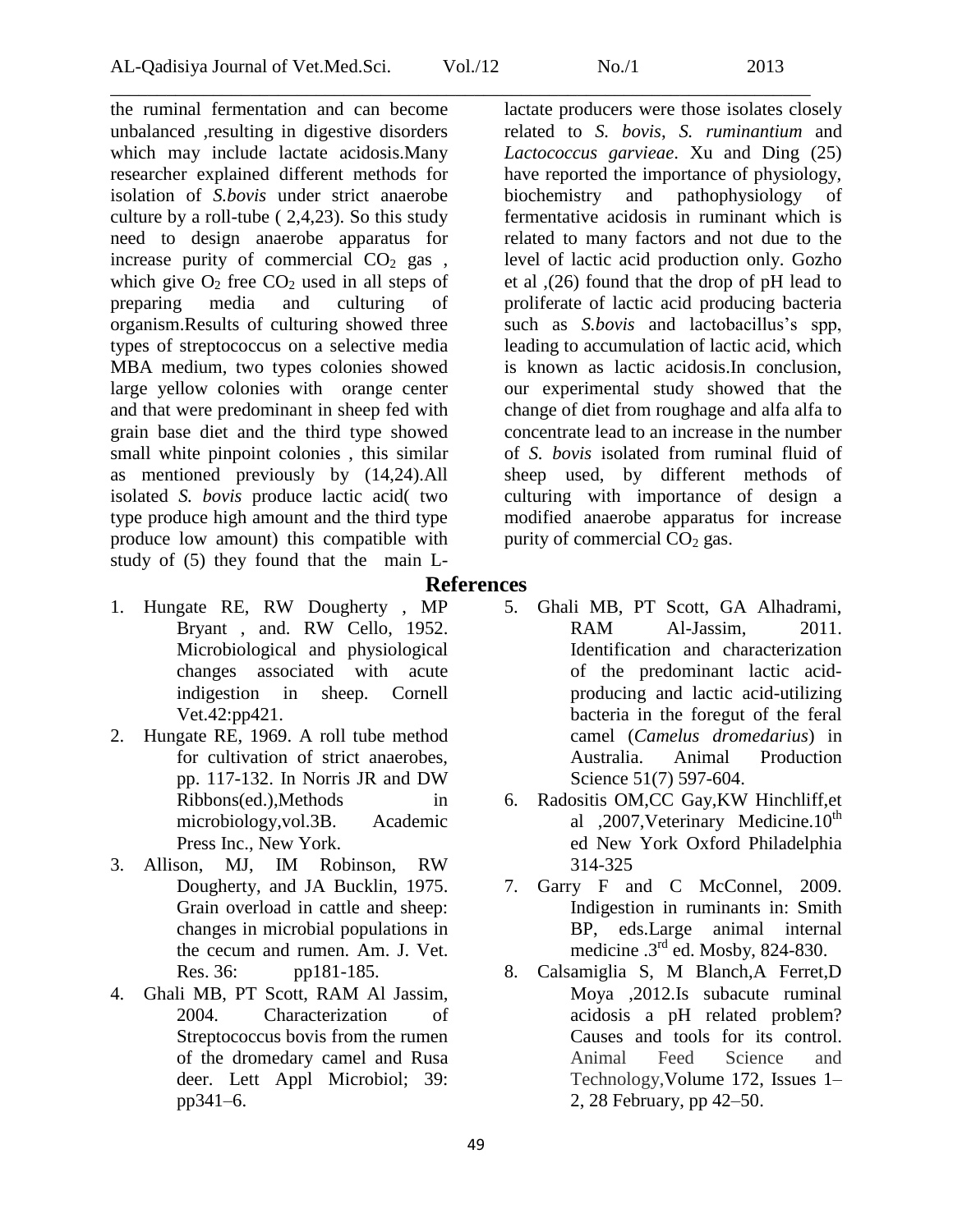- 9. Kamra DN, 2005. Rumen microbial ecosystem, Microbiology Section, Centre of Advanced Studies in Animal Nutrition, Indian Veterinary Research Institute, Izatnagar 243 122, India Current Science, Vol. 89, No. 1:124 -135.
- 10. Latham J.and E Sharpe, 1971.The isolation of anaerobic organisms from the bovine rumen.In *Isolation of Anaerobes.*Eds DA Shapton & RG Board.London and New York:Academic Press.
- 11. Oragui JI and DD Mara,1984. A note on a modified membrane-bovis agar for the enumeration of *Streptococcus bovis* by membrane filtration. J. Appl. Bacteriol. 56:179–181.
- 12. Russell JB and HJ Strobel ,1989. Effects of ionophores on ruminal fermentation. Appl. Environ. Microbiol. 55:l.
- 13. Macy JM, JE Snellen and RE Hungate ,1972. Use of syringe methods for anaerobiosis. Amer. J. Clin. Nutr.25:pp1318-1323.
- 14. Al Jassim RAM. and JB, Rowe,1999. Better understanding of acidosis and its control. Recent Adv. Anim. Nutr. Aust. 12, pp91–97.
- 15. Coles EH, 1986. Veterinary Clinical Pathology, 4th Ed.W.B.Saunder Co.Philadehia, London.
- 16. Russell JB and PG Robinson, 1984. Composition and characteristics of strains of *Streptococcus bovis*. J. Dairy Sci. 67:1525–1531.
- 17. Jones D, MJ Sackin & PHA Sneath, 1972. A numerical taxonomic study of streptococci of serological group D. J Gen Microbiol 72, pp439–450.
- 18. Chaney AL and EP Marbach, 1962. Modified reagents for determination of urea and ammonia. Clin. Chem. 8:pp130-132.
- 19. Oser BL, 1965. Hawk,s physiological chemistery ,  $14<sup>th</sup>$  Ed. McGraw – Hill New York.
- 20. Herrera,P;Kwon,Y.M and Ricke,S.C (2009). Ecology and pathogenicity of gastrointestinal Streptococcus bovis. Anaerobe[,15-\(1=2\):pp44-54.](http://pubget.com/search?q=issn%3A1075-9964+vol%3A15+issue%3A1-2&from=19100852)
- 21. Dehkordi A.J, Mohammad, R.H.H Dehkordi, Z.K. 2011. ECG Changes in acute Experimental ruminal lactic acidosis in sheep. Veterinary Research Forum.Vol. 2,No3.Pp 203-208.
- 22. Lettat,A;Noziere,P;Silberberg,M;Morga ve,D.P;BergerBand,C;Martin(2011) .Experimental feed induction of ruminal lactic ,propionic,or butyric acidosis in sheep.journal of animal science ,88,pp3041-3046.
- 23. Guo. T.J, JQ Wang, DP Bu, KL Liu ,JP Wang , D Li, SY Luan,2010. Evaluation of the microbial population in ruminal fluid using real time PCR in steers treated with virginiamycin. Czech J.Animal .Sci,55,(7) ,pp 276-285.
- 24. Al Jassim, RAM, GLR Gordon, and JB Rowe, 2003. The effect of basal diet on lactate- producing bacteria and the susceptibility of sheep to lactic acidosis. Animal Science 77, pp 459–469
- 25. Xu, Y and Ding,Z(2011). physiological ,biochemical and histopathological effects of fermentative acidosis in ruminant production :a minimal review. Spanish journal of agricultural research,9,(2) pp 414- 422.
- 26. Gozho GN,JC Plazier and DO Krause, 2007. Ruminal lipopolysaccharide concentration and inflammation response during grain induced sub acute ruminal acidosis in dairy cows. J.Dairy Sci, 90,pp856-866.